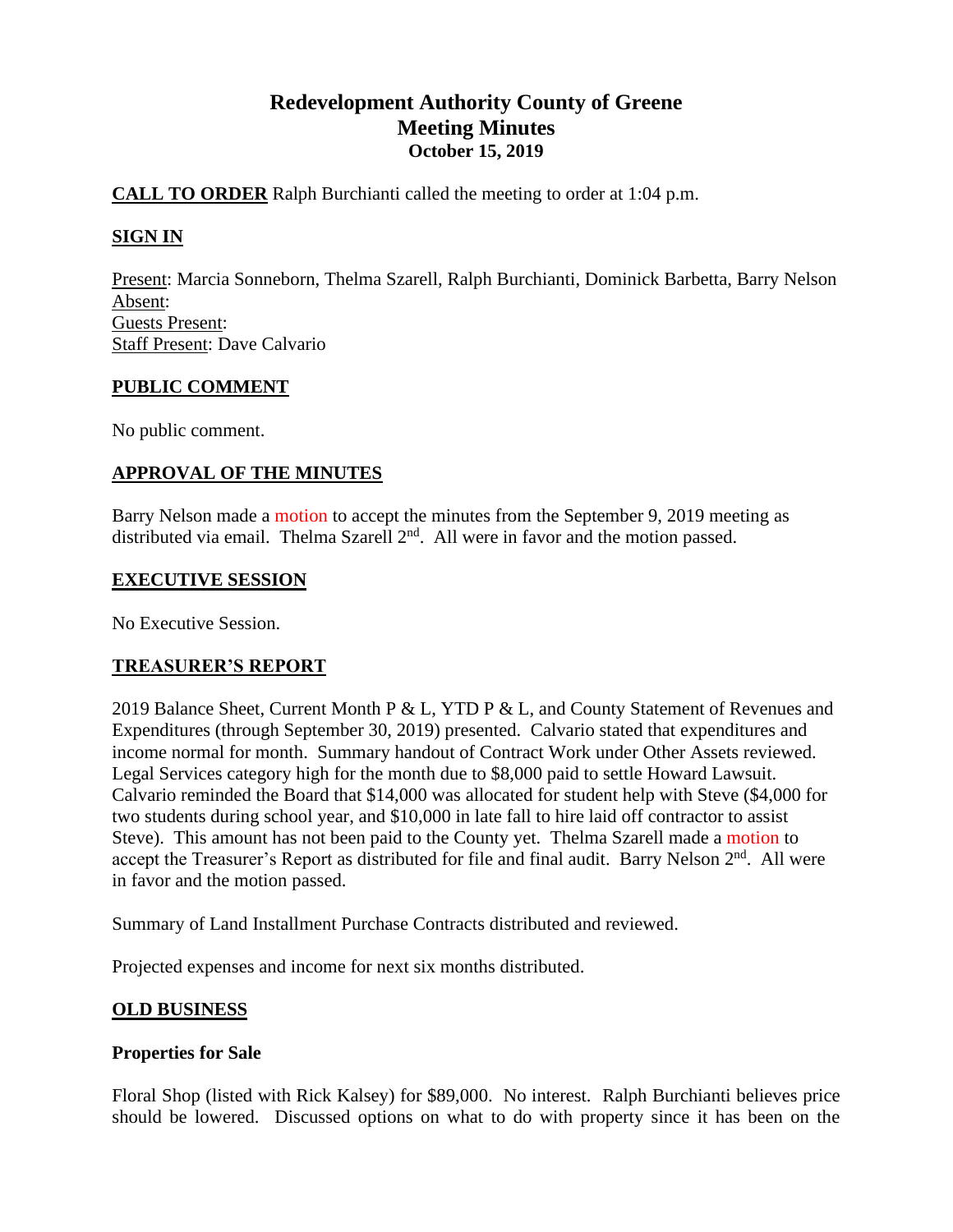market for over two years and no interest. Calvario will discuss again with Jeff Marshall if County has any interest in building. 126 A Street, Clarksville (Teagarden Homes/GI Town), \$67,500, not listed with realtor. 190 March Ave, Nemacolin (flooring needed and furnace serviced).

### **Nazer St. Remediation and Stabilization Update**

Greene County Habitat for Humanity \$75,000 PHARE Grant (original grant to Habitat was for \$150,000). Construction to build one home on E. Franklin St, Waynesburg is progressing. \$8,750 still due to Habitat. Calvario asked Keith Davin to have all funds used by end of November so grant can be closed.

\$75,000 from the original grant of \$150,000 was modified and reallocated to Clarksville (Pitt Gas) and being used on  $122 \overline{2}^{\text{nd}}$  St.

### **Howard Contracting Lawsuit**

All paperwork has been signed settling lawsuit. Case has been Closed in Prothonotary's Office.

#### **Land Bank Law**

SB 667 Land Bank law. Handout prepared by Chris Gulotta highlighting benefits of a Land Bank distributed. Calvario will attend and speak at County-wide Township Supervisors conference on October 17 on County considering forming a Land Bank.

#### **NEW BUSINESS**

- 1. After discussion, Barry Nelson made a motion to sell 190 March Ave, Nemacolin for \$35,000. Marcia Sonneborn 2<sup>nd</sup>. All were in favor and the motion passed.
- 2. After discussion and review of home buyer assistance application, Marcia Sonneborn made a motion to initiate a Land Installment Purchase Contract with Grace and James Booth (mother and son). \$1,500 down payment, \$500 per month (Principal, Interest, Taxes and Insurance), for 60 months. Thelma Szarell  $2<sup>nd</sup>$  All were in favor and the motion passed.
- 3. Homebuyer assistance application from Michael and Elizabeth Sine distributed. Calvario contacted them and said income is too low for home buyer assistance program.
- 4. Reviewed homebuyer assistance application from Justina Wise. She is interested in establishing a Land Contract on 126 A St, Clarksville (GI Town), but does not have \$3,000 down payment. After discussion, Dominick Barbetta made a motion to list the property with a realtor for \$67,500. Thelma Szarell 2<sup>nd</sup>. All were in favor and the motion passed.
- 5. 81 and 82 C St, Clarksville (GI Town) was purchased at the June 2019 Judicial Sale. Both sides of duplex were occupied when purchased. Lease was signed with Robbin Howes for 81 C St. Colin Fitch sent Complaint in Ejectment letter to couple in 82 C St. Sheriff has not served papers as of 10-11-19.
- 6. Rogersville Development next steps. Calvario reported that he will begin conservations with Harshman Engineering soon.
- 7. Discussed Land Installment Purchase Contracts on 1880 Jefferson Rd (Victoria Murray), and 127 School St (Melissa Beabout/Framelli) being past due. Reviewed most recent letters sent to Murray and Beabout/Framelli. Calvario reported that he has received emails from someone asking how long people have to pay off their Land Contract because they were interested in a home.

After discussion, the Board instructed Calvario to have Colin Fitch send Melissa Beabout/Framelli a certified letter with return receipt that the Land Contract must be paid in